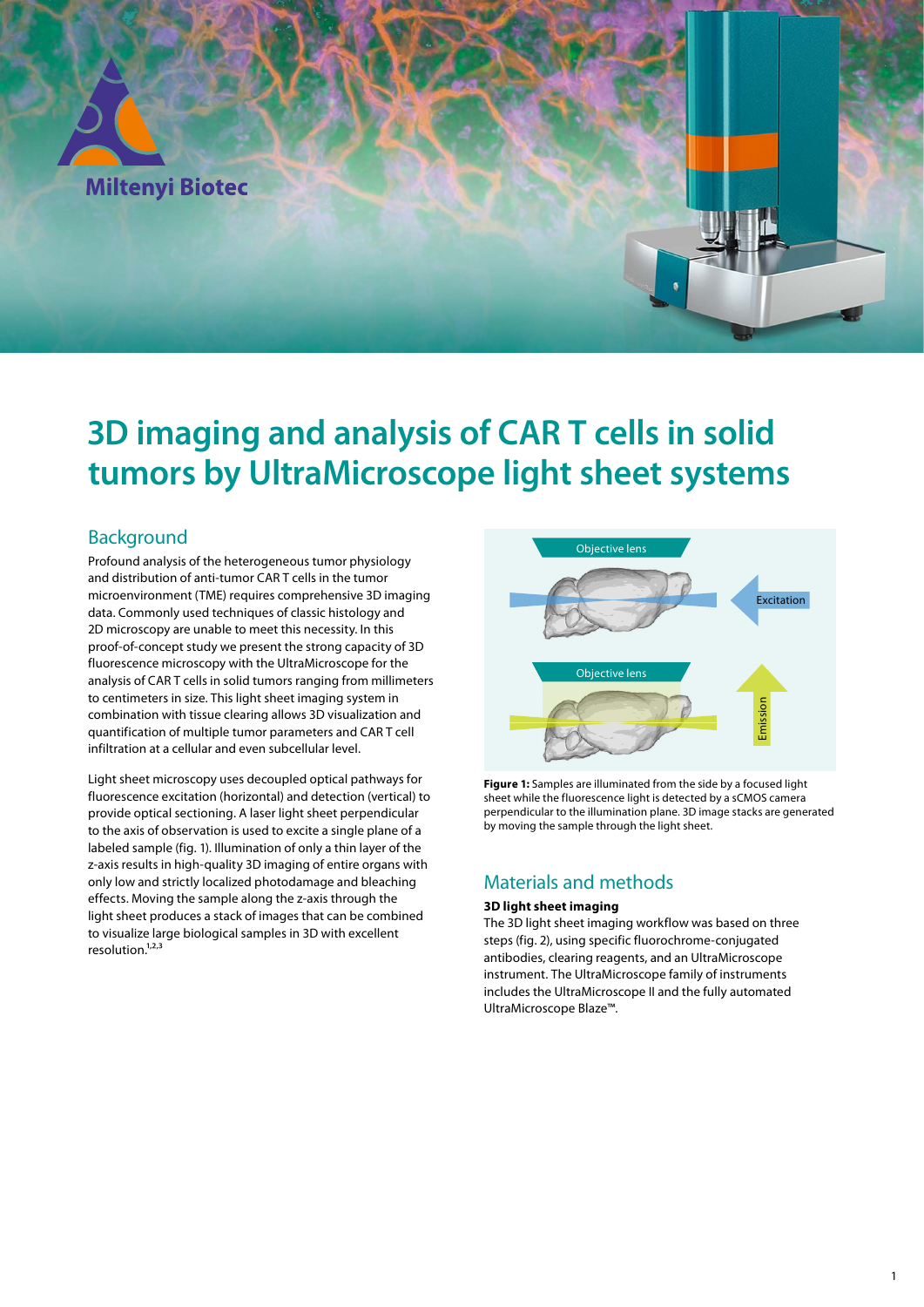

#### **Step 1: Fixation and staining**

Incubation with fluorochrome-conjugated antibodies allows specific fluorescent labeling of the sample. Miltenyi Biotec provides a comprehensive portfolio of REAfinity™ Recombinant Antibodies which are consistent in their structure and performance.

**Step 2: Tissue clearing**

Various tissue clearing protocols are available to render opaque organs such as brain, tumor tissues, and even entire mouse models transparent while keeping their structure intact. The MACS® Clearing Kit, for example, provides a fast, non-toxic, and cost-effective clearing process.

#### **Step 3: 3D imaging**

Cleared samples are then imaged in 3D using an UltraMicroscope II or UltraMicroscope Blaze. The UltraMicroscope Blaze enables fully automated imaging of multiple samples, as it moves one sample after another through the focal plane, exciting fluorophores at each layer, and creating image stacks at high resolution.

**Figure 2:** Large-scale 3D light sheet fluorescence imaging workflow.

#### **Pancreas xenograft generation and imaging**

Pancreas xenografts were generated by subcutaneous injections of GFP-expressing tumor cells into NOD scid gamma mice (NSG mice) obtained from Charles River Laboratories. After 14 days of engraftment, the animals were treated intravenously (i.v.) with 4×10⁶ LNGFR**<sup>+</sup>** CD66c-CAR T cells (n = 2) or 4×10⁶ LNGFR**–** mock T cells (n = 2). Twelve days after treatment, both groups were injected i.v. with 10 mg/kg of a CD271 (LNGFR) antibody (conjugated to Vio® R667) for detection of CD66c-CAR T cells. After 6 hours, 100 μg rhodamine-labeled lectin (50 μL) (Vector Laboratories) were injected i.v. for detection of the vasculature. After 5 minutes of incubation, the animals were sacrificed, tumors were excised and cleared according to the protocol of the MACS Clearing Kit. The cleared specimens were then imaged with the UltraMicroscope II. Samples were scanned with a diameter of up to 5 mm at a voxel step size of 4 μm. Excitation and emission wavelengths of the fluorophores were as follows: Vio R667: excitation max. 647 nm, emission max. 670 nm; rhodamine-lectin: excitation max. 550 nm, emission max. 575 nm; GFP: excitation max. 395 nm, emission max. 488 nm.

#### **LEARN MORE**

For more information, find our application protocol "Immunostaining and clearing of primary human tumors and patient-derived xenografts for 3D imaging analysis" on

 **miltenyibiotec.com/clearing-tumors**

### Results

Light sheet imaging with prior tissue clearing enabled an extensive 3D analysis of large pancreatic carcinoma xenografts. 3D data from rhodamine-lectin–labeled samples showed chaotic, irregular, and highly branched vascular structures that are typical of an angiogenic vasculature within a tumor with a high level of heterogeneity. Compared to the mock-treated xenograft the CAR T cell–treated tumor appeared to have a greater vascularization level (fig. 3A).

Moreover, the CD271 (LNGFR)-Vio R667 signals indicated that CAR T cells did not migrate deeply into the tumor (fig. 3B, left). Instead, CAR T cells accumulated in the tumor periphery, which confirms previous findings using 2D fluorescence microscopy and the reported lack of a therapeutic effect.<sup>4,5</sup>

CD271 (LNGFR)-Vio R667 signals in mock-treated tumors were found only near necrotic areas (fig. 3B, right), thus indicating leakage of the labeling agent due to the enhanced permeability and retention (EPR) effect. Necrosis was evaluated based on the lack of GFP expression (not shown) and the extent of vascularization. Lack of labeling in the tumor periphery indicates specificity of the CD271 (LNGFR)-Vio R667 antibody.

Figure 4 shows a 3D rendered image of another pancreatic xenograft. Staining of vasculature and infiltrating CAR T cells was performed as indicated for figure 3. Expression of GFP in tumor cells is shown additionally.

Thanks to the wealth of comprehensive and detailed 3D data, it is now possible to quantify CAR T cell numbers, their distribution within the tumor regions, and their distance from the closest vessel (figs. 3, 4, and video).



**Figure 3:** 3D imaging of CD66c-CAR T cells and vasculature in a pancreatic carcinoma xenograft using the UltraMicroscope II. (A) Tumor vasculature network, including feeding vessels, labeled with rhodamine-lectin. (B) CD66c-CAR T cells labeled with a CD271 (LNGFR)- Vio R667 antibody. (C) Overlay. Scale bar: 500 µm.